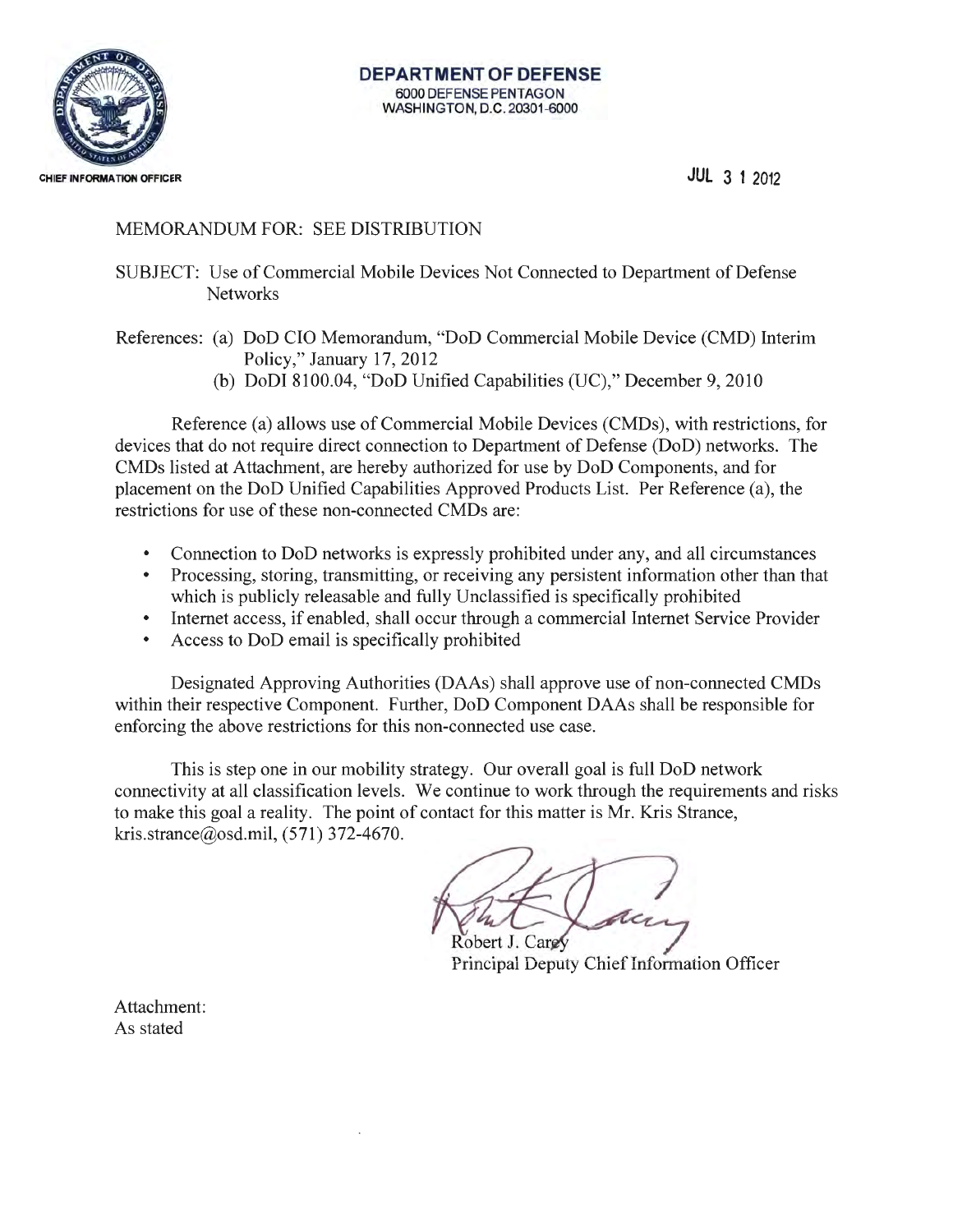DISTRIBUTION:

SECRETARIES OF THE MILITARY DEPARTMENTS CHAIRMAN OF THE JOINT CHIEFS OF STAFF UNDER SECRET ARIES OF DEFENSE DEPUTY CHIEF MANAGEMENT OFFICER DIRECTOR, COST ASSESSMENT AND PROGRAM EVALUATION DIRECTOR, OPERATIONAL TEST AND EVALUATION GENERAL COUNSEL OF THE DEPARTMENT OF DEFENSE INSPECTOR GENERAL OF THE DEPARTMENT OF DEFENSE ASSISTANT SECRETARIES OF DEFENSE ASSISTANTS TO THE SECRETARY OF DEFENSE DIRECTOR, ADMINISTRATION AND MANAGEMENT DIRECTOR, NET ASSESSMENT DIRECTORS OF THE DEFENSE AGENCIES DIRECTORS OF THE DOD FIELD ACTIVITIES CHIEF INFORMATION OFFICERS, MILITARY DEPARTMENTS